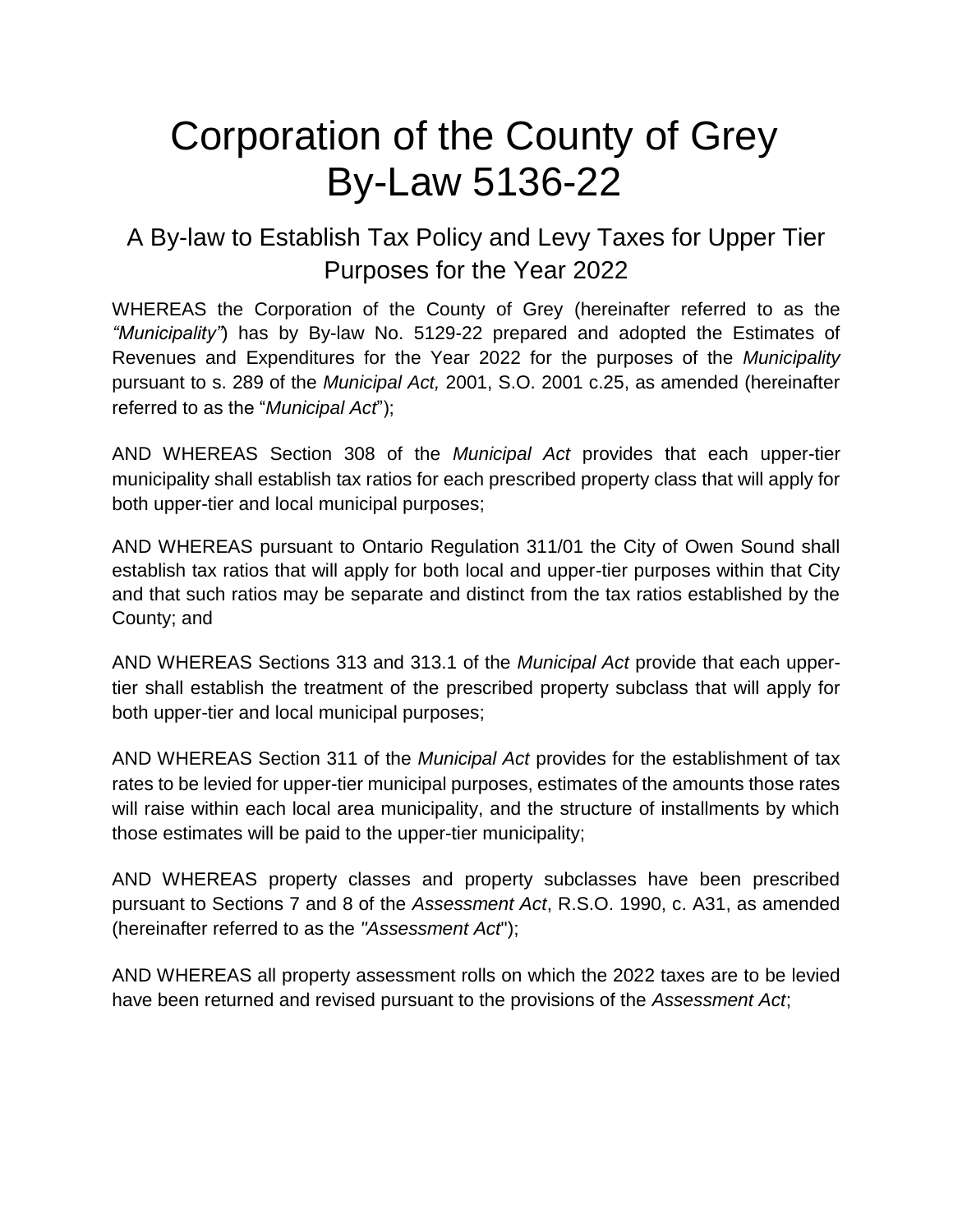#### NOW THEREFORE BE IT RESOLVED THAT THE COUNCIL OF THE CORPORATION OF THE COUNTY OF GREY HEREBY ENACTS AS FOLLOWS IN REGARD TO THE 2022 TAXATION YEAR:

- 1. For the 2022 Taxation Year, the County of Grey has prepared and adopted estimates of all sums required to be raised during the year for its own purposes against ratable property and property subject to payment in lieu of taxation totaling \$65,359,000 pursuant to Section 289 of the *Municipal Act* as detailed as detailed in By-Law 5129-22
- 2. That the tax ratios to apply for upper-tier and local municipal purposes for each of the property classes shall be:
	- a. 1.000000 for the residential property class;
	- b. 1.000000 for the new multi-residential class;
	- c. 0.218000 for the farmland class;
	- d. 0.250000 for the managed forest class;
	- e. 1.000000 for the resort condominium property class;
	- f. 1.441197 for multi-residential class;
	- g. 1.296900 for the commercial class;
	- h. 1.831000 for the industrial class;
	- i. 1.000000 for the landfill class; and
	- j. 0.906848 for the pipeline class;
- 3. The tax rates that would otherwise be levied for upper-tier and local municipal purposes for the subclasses prescribed under paragraph 1 of Subsection 8(1) of the Assessment Act shall be reduced as follows;
	- a. For the first subclass of farmland awaiting development in the residential/farm property class by 75 per cent;
	- b. For the first subclass of farmland awaiting development in all other classes by the percentage required so that the tax rate matches the tax rate for the first subclass of in the residential/farm property class; and
	- c. No reduction shall be applied for the second subclass of farmland awaiting development for any property class.
- 4. That in accordance with Subsection 313(1.3) of the *Municipal Act*, no tax rate reductions shall be applied to the vacant or excess land subclasses prescribed under paragraphs 2 or 3 of Subsection 8(1) of the *Assessment Act*;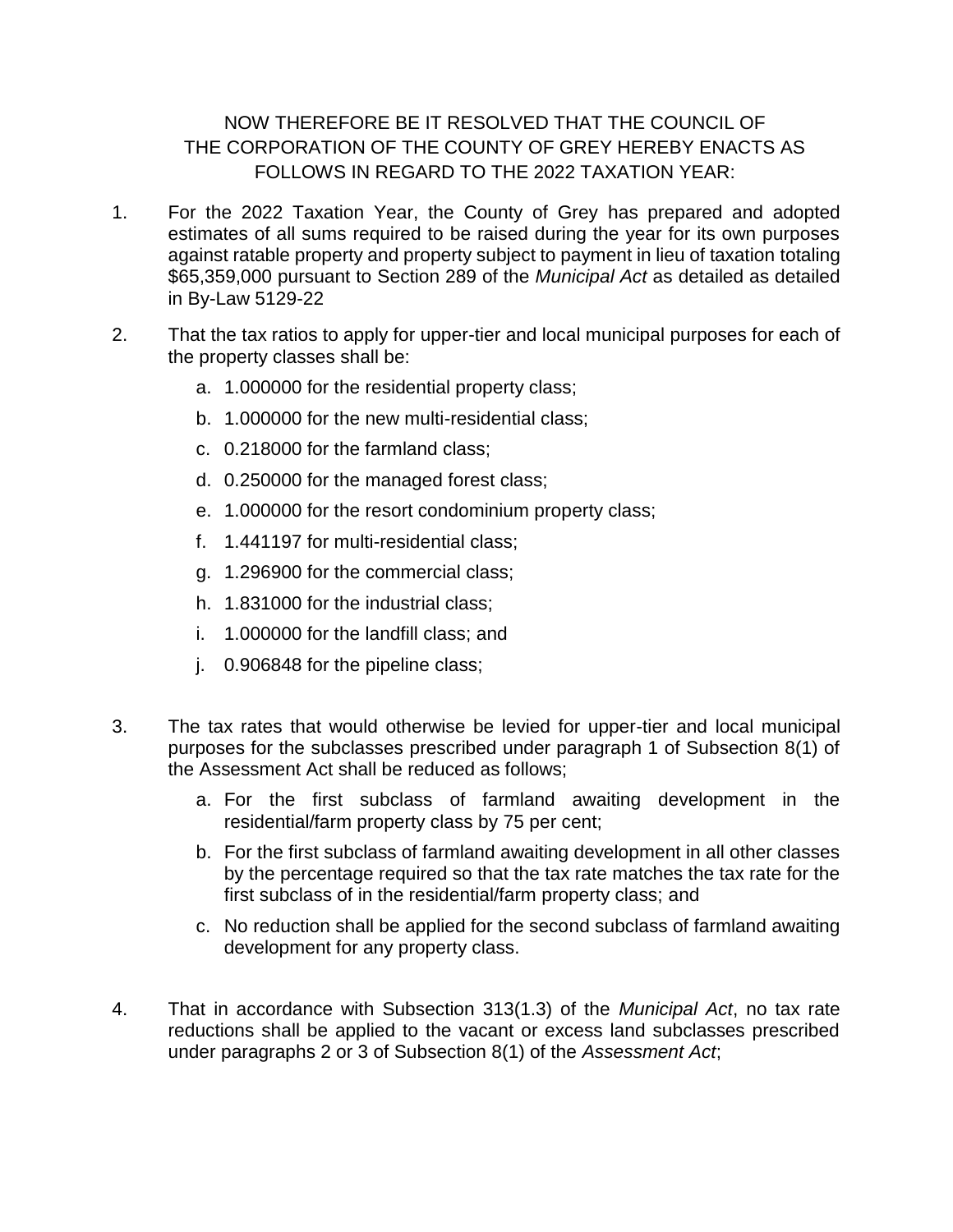- 5. That each lower-tier municipality shall levy upon all property the rates of taxation per current value assessment for general purposes set out in Schedule "A" attached hereto;
- 6. That despite sections 2 and 5 of this by-law, and in accordance with Ontario Regulation 311/01, the City of Owen Sound shall establish tax ratios and rates to raise that City's proportional share of the County's total levy as detailed in Schedule "A" attached hereto;
- 7. That pursuant to section 311 and 322 of the *Municipal Act,* and subject to any required adjustment, the amounts raised by each lower-tier municipality in accordance with Schedule "A" shall be paid to the Treasurer of the County in accordance with the following:

| <b>Instalment Due</b><br>Date | <b>Instalment Amount</b>                                                                                                                                                              |
|-------------------------------|---------------------------------------------------------------------------------------------------------------------------------------------------------------------------------------|
| March 31 <sup>st</sup>        | 25% per cent of the amount required for upper-tier purposes for the prior year                                                                                                        |
| June 30 <sup>th</sup>         | 50% of the amount required for upper-tier purposes for the year less the<br>amount of the March 31 <sup>st</sup> instalment paid on or before June 30 <sup>th</sup>                   |
| September 30th                | 25% of the amount required for upper-tier purposes for the year                                                                                                                       |
| December 15 <sup>th</sup>     | The balance of amount required for upper-tier purposes for the year including<br>prescribed adjustments that may be made subsequent to the establishment of<br>estimates for the year |

- 8. That for greater clarity, the December  $15<sup>th</sup>$  payment shall include a reconciliation of the upper-tier share of amounts received by local area municipalities in respect of:
	- a. Railway and power utility lands pursuant to Section 315 of the *Municipal Act*; and
	- b. Universities and other institutions pursuant to Section 323 of the *Municipal Act*.
- 9. Pursuant to s. 311(18) of *The Act*, in the event a lower-tier municipality fails to make any payment or portion thereof, as provided for in this By-law, the defaulting lowertier municipality shall pay interest on the amount past due at the rate of 15% per annum (1.25% per month) from the date payment is due until it is made.
- 10. This By-law shall come into force and effect on the date of the final passing thereof.

\_\_\_\_\_\_\_\_\_\_\_\_\_\_\_\_\_\_\_\_\_\_\_\_\_\_\_\_\_ \_\_\_\_\_\_\_\_\_\_\_\_\_\_\_\_\_\_\_\_\_\_\_\_\_\_\_\_\_\_

7. Schedule "A" attached hereto shall form part of this By-law.

ENACTED AND PASSED this 12<sup>th</sup> day of May, 2022